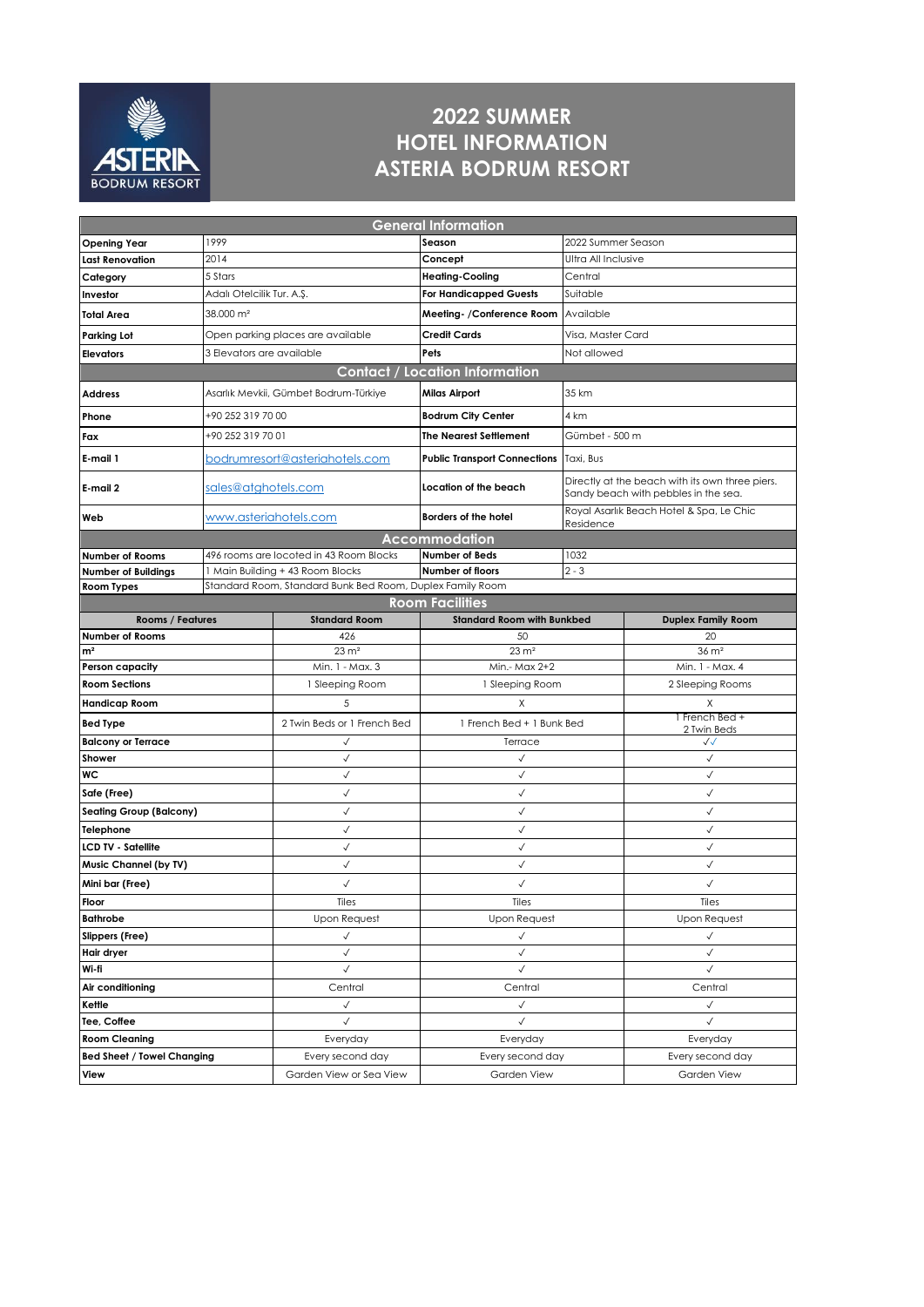

## **2022 SUMMER HOTEL INFORMATION ASTERIA BODRUM RESORT**

| <b>Ultra All Inclusive Food Concept</b>                                                                          |                                                                                                                                              |                                 |                                                                                                                  |                                                      |  |  |  |
|------------------------------------------------------------------------------------------------------------------|----------------------------------------------------------------------------------------------------------------------------------------------|---------------------------------|------------------------------------------------------------------------------------------------------------------|------------------------------------------------------|--|--|--|
|                                                                                                                  | Place                                                                                                                                        |                                 | <b>Services</b>                                                                                                  | <b>Opening Hours</b>                                 |  |  |  |
|                                                                                                                  |                                                                                                                                              | Breakfast (Buffet)              |                                                                                                                  | 07:00 - 10:30                                        |  |  |  |
|                                                                                                                  | Amadeus Main Restaurant                                                                                                                      | Lunch (Buffet)                  |                                                                                                                  | 12:30 - 14:30                                        |  |  |  |
|                                                                                                                  |                                                                                                                                              |                                 | Dinner (Buffet)                                                                                                  | 19:00 - 21:30                                        |  |  |  |
|                                                                                                                  |                                                                                                                                              |                                 | Night Snack                                                                                                      | $23:00 - 05:00$                                      |  |  |  |
|                                                                                                                  | La Gondola Italian A la Carte Restaurant                                                                                                     |                                 | A la Carte Restaurant                                                                                            | 19:30 - 22:00                                        |  |  |  |
|                                                                                                                  | Sini Turkish A la Carte Restaurant                                                                                                           | A la Carte Restaurant           |                                                                                                                  | 19:30 - 22:00                                        |  |  |  |
|                                                                                                                  | Sancak Mediterranean A la Carte Restaurant                                                                                                   | A la Carte Restaurant           |                                                                                                                  | 19:30 - 22:00                                        |  |  |  |
|                                                                                                                  | La Gondola Restaurant / Sini Restaurant                                                                                                      | Snack Service                   |                                                                                                                  | $12:00 - 16:00$                                      |  |  |  |
|                                                                                                                  | Sini Restaurant                                                                                                                              | Pastry                          |                                                                                                                  | 12:00 - 17:00                                        |  |  |  |
|                                                                                                                  | Beach                                                                                                                                        | Gözleme                         |                                                                                                                  | 11:00 - 17:00                                        |  |  |  |
|                                                                                                                  | Pool Bar                                                                                                                                     | Tea Time and Snack Show Service |                                                                                                                  | 17:30 - 18:30 17:00 - 18:00                          |  |  |  |
|                                                                                                                  | Main Restaurant                                                                                                                              | Children's Buffet               |                                                                                                                  | 12:30 - 14:30 / 19:00 - 21:30                        |  |  |  |
| Main Restaurant                                                                                                  |                                                                                                                                              | Diet Buffet / Vegetarian Buffet |                                                                                                                  | 12:30 - 14:30 / 19:00 - 21:30                        |  |  |  |
| During the stay one A la Carte Restaurant visit is free of charge. (min. 5 night stay). Reservation is required. |                                                                                                                                              |                                 |                                                                                                                  |                                                      |  |  |  |
| Ultra All Inclusive Food & Beverage Concept                                                                      |                                                                                                                                              |                                 |                                                                                                                  |                                                      |  |  |  |
|                                                                                                                  | <b>Bars</b>                                                                                                                                  |                                 | <b>Opening Hours</b>                                                                                             |                                                      |  |  |  |
| Pool Bar                                                                                                         |                                                                                                                                              |                                 | $10:00 - 01:00$                                                                                                  |                                                      |  |  |  |
| <b>Beach Bar</b>                                                                                                 |                                                                                                                                              |                                 | $10:00 - 18:00$                                                                                                  |                                                      |  |  |  |
| Windmill Bar                                                                                                     |                                                                                                                                              |                                 | $10:30 - 01:00$                                                                                                  |                                                      |  |  |  |
| <b>Activity Bar</b>                                                                                              |                                                                                                                                              |                                 | 10:00 - 18:00                                                                                                    |                                                      |  |  |  |
| Disco Bar                                                                                                        |                                                                                                                                              |                                 | $23:00 - 03:00$                                                                                                  |                                                      |  |  |  |
|                                                                                                                  | Seyir Lobby Bar                                                                                                                              |                                 | 24 hrs                                                                                                           |                                                      |  |  |  |
| <b>WHISKEY</b>                                                                                                   | Chivas Regal (12 Years old), Jack Daniels, JB,<br>Johnie Walker Red, Balantines, Jim Beam,<br>John Vood, River Queen                         |                                 | <b>TEQUILA</b>                                                                                                   | Mariachi, Olmega, Casco Viero, Sun Luis              |  |  |  |
| <b>RAKI</b>                                                                                                      | Yeşil Efe, Yeni Rakı, Tekirdağ, Rakı Abbas                                                                                                   |                                 | <b>GINS</b>                                                                                                      | Gordon's, Beefeater, Rex Avenue, Harpoon             |  |  |  |
| <b>VODKA</b>                                                                                                     | Absolut, Smirnoff, Rublovskaya                                                                                                               |                                 | <b>COGNAC</b>                                                                                                    | Remy Martin V.S.O.P, Nopolyon Brandy, Marnat<br>Vsop |  |  |  |
| <b>RUMS</b>                                                                                                      | Bacardi, Havana Club, Captain Morgan Black, Camel Rum, Coconat, Black Head, Ron Blanco, Carabica                                             |                                 |                                                                                                                  |                                                      |  |  |  |
| <b>LIQUEURS</b>                                                                                                  | Baileys, Archers, Amaretto, Jagermaister, Royal Palm, Ceo de France, Larrys, Malonys, Nelsons Cream, Malibu                                  |                                 |                                                                                                                  |                                                      |  |  |  |
| <b>APPERATIVES</b>                                                                                               | Campari, Martini Bianco, Martini Rosso, Martini Extra Dry, 7 Bittter Campari, Fortelli Bianco, Fortelli Dry, Foretlli Russo, Tosso<br>Bianco |                                 |                                                                                                                  |                                                      |  |  |  |
| Import and local alcoholic and non-alcoholic drinks.                                                             |                                                                                                                                              |                                 | Import drinks are served at several bars. In case of delivery difficulties,<br>equivalent brands will be served. |                                                      |  |  |  |
| The soft drinks and beer in the minibar are replenished every day.                                               |                                                                                                                                              |                                 | At all bars drinks are served by menues.                                                                         |                                                      |  |  |  |
|                                                                                                                  |                                                                                                                                              |                                 | Guests under 18 years old are not served alcoholic beverages.                                                    |                                                      |  |  |  |